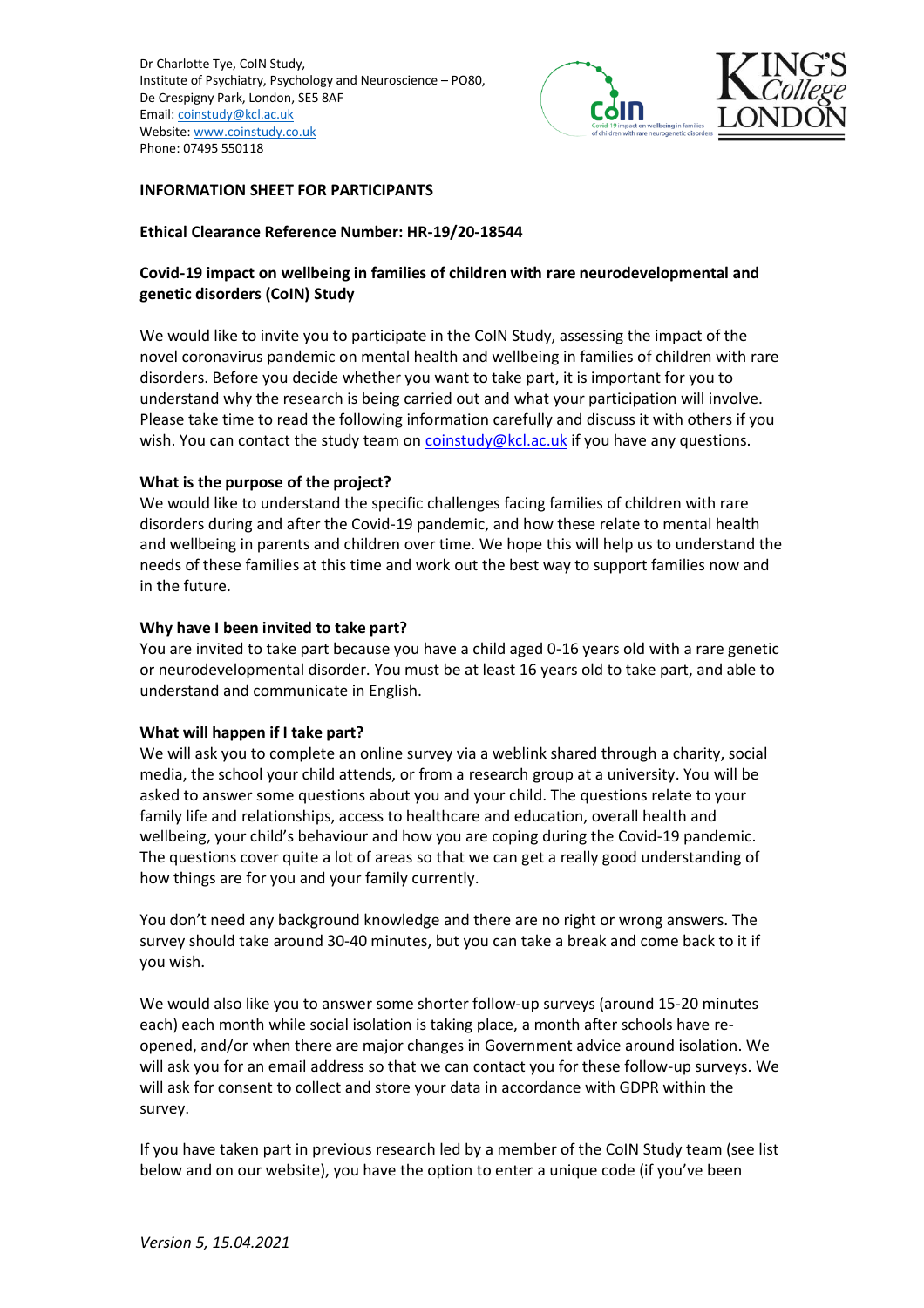provided with one) or your child's details (name and date of birth) so that we can link the information you've provided previously. This is entirely optional and you do not have to provide your child's details if you do not want to.

We will also ask for your consent to be contacted about other studies in the future. You do not have to consent to this to take part in the study, and not consenting to this will not have any negative consequences on your participation in the CoIN Study. If you do choose to consent to this, we will add you to a contact list that we may use to send information about future studies that are relevant to families with rare disorders. You can contact us to be removed from this list at any time.

On completion of the final survey (to be distributed in April 2021) you will have the option to enter at prize draw to win one of six £10 vouchers, four £20 vouchers and two £50 vouchers. You will be eligible to enter the prize draw if you have completed at least the first and final study surveys. You do not have to consent to enter the prize draw to complete the final survey, entering the prize draw is completely optional. Whether you choose to enter the prize draw or not it will not have any negative consequences on your participation in the CoIN Study or any other future research.

#### **What if I don't feel comfortable answering some or all of the questions?**

Simply leave it blank and move on to the next one. You may complete the questionnaire in your own time. You may end your participation at any time, for any reason, and we will not ask you why. You can opt out of recontact at any point. You can also skip a questionnaire and continue to participate in later surveys. These decisions are entirely yours and we respect your wishes.

#### **Do I have to take part?**

Participation is completely voluntary. You should only take part if you want to and choosing not to take part will not disadvantage you in any way. If you choose to take part you will be asked to provide your consent.

#### **What are the possible risks of taking part?**

There are no significant risks to taking part. The study will involve completing questionnaires that ask questions about mood, stress and distressing events. The start of the survey contains links to services and helplines if you feel distressed while completing the survey and would like to seek support. These links will also be shared at the end of the survey.

## **What are the possible benefits of taking part?**

You will have the option to be entered into a prize draw to win a one of six vouchers worth £10, four vouchers worth £20, and two vouchers worth £50 once you have completed the first and final survey (to be distributed in April 2021). You must have completed at least the first and final survey to be entered into the prize draw. We will also provide specialised resources and coping tips via our website and during the survey, and these will be updated according to the responses we receive. What you say will help us to understand how pandemics affect the mental health and wellbeing of families of children with rare disorders and to improve support now and in the future.

#### **What will happen to the results of the study?**

We will provide information about the results of this study on the study website and rapidly feedback results to rare disorder charities who will also share this information. We also expect to publish data and results in scientific journals and to scientific data repositories so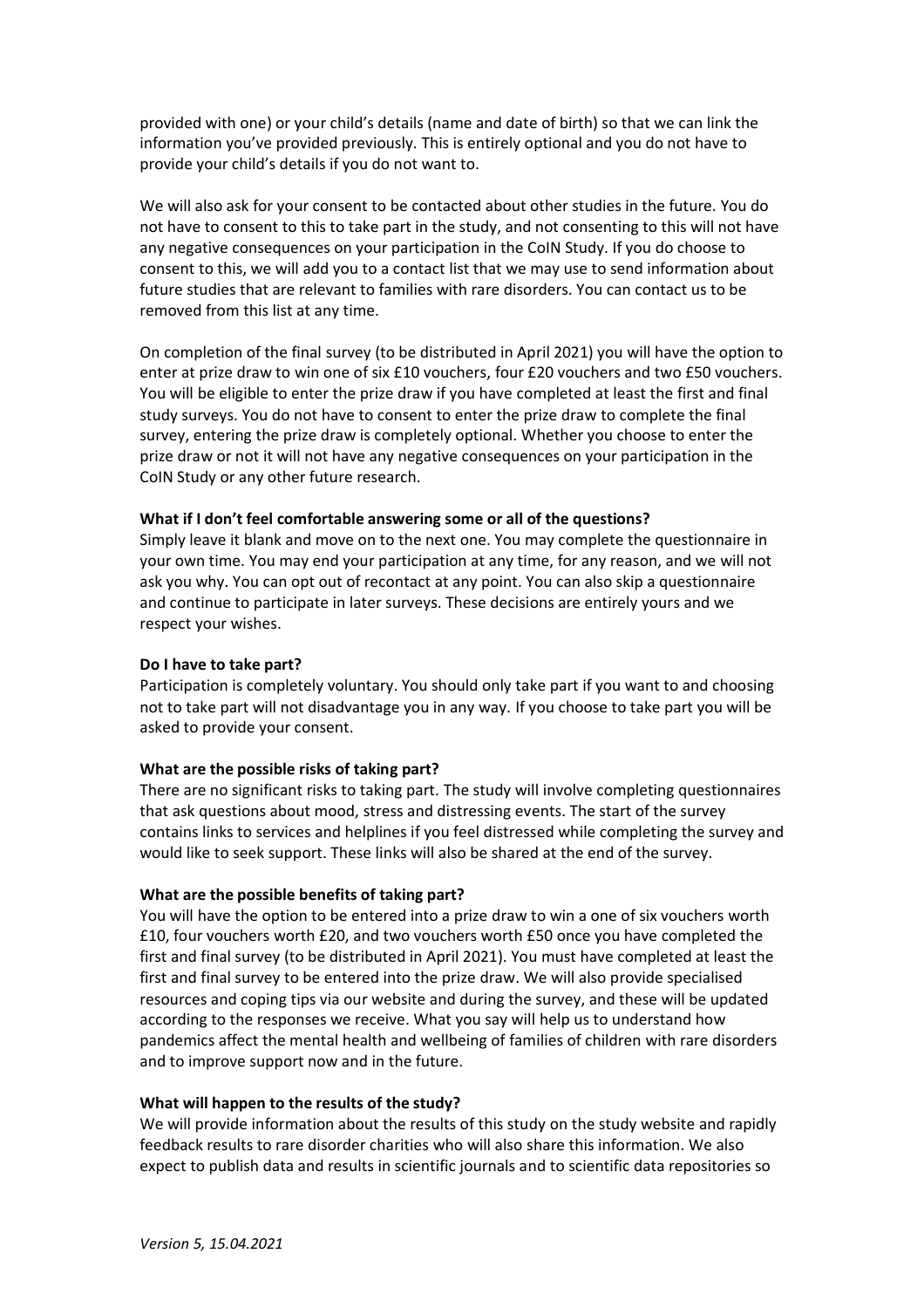that our findings will be peer-reviewed. It is likely our research will be used to inform government policies.

## **Data handling and confidentiality**

All information collected will be stored securely and be kept confidential. We will assign you a unique ID that is linked to your email address, in order to invite you to complete questionnaires over the course of the study. If you have consented to provide your child's details, these will also be linked to your unique ID. Only members of the research team will have access to this information and it will be stored in an encrypted file. All of your answers to the questionnaires will be stored anonymously on our server, separate from personal details. Published data will be anonymised, and no email addresses or personal details will ever be published.

We will retain your data for the duration of the study and for as long as the topic is scientifically relevant, to allow for data analysis and dissemination of our results to the wider community. Your anonymous data may be combined with data collected from other surveys. This may involve your anonymous data being shared with other research groups in King's College London or external organisations. Any organisations with which we share your anonymous data will enter a data sharing agreement. This data will not be able to be traced back to you. Any data sharing and transfer arrangements are compliant with GDPR and KCL policies.

Your data will be processed in accordance with the General Data Protection Regulation 2018 (GDPR). If you would like more information about how your data will be processed in accordance with GDPR please visit the link below:

[https://www.kcl.ac.uk/research/support/research-ethics/kings-college-london-statement](https://www.kcl.ac.uk/research/support/research-ethics/kings-college-london-statement-on-use-of-personal-data-in-research)[on-use-of-personal-data-in-research](https://www.kcl.ac.uk/research/support/research-ethics/kings-college-london-statement-on-use-of-personal-data-in-research)

## **What if I change my mind about taking part?**

If you decide to take part, you may withdraw at any point during the questionnaire without giving a reason before submitting your answers by closing the browser. You can opt out of taking part in future surveys at any point by ignoring or unsubscribing from follow-up emails. You will then not be sent any further surveys to complete. If you withdraw from the project, we will keep the information about you that we have already obtained. We aim to publish summary data shortly after surveys are completed. For this reason, it will not be possible to withdraw data once you have already submitted it.

## **Who should I contact for further information?**

If you have any questions or require more information about this project, please contact the CoIN Study team at the following address: [coinstudy@kcl.ac.uk](mailto:coinstudy@kcl.ac.uk)

The research is led by Dr Charlotte Tye, Department of Child & Adolescent Psychiatry, King's College London.

## Email: [charlotte.tye@kcl.ac.uk](mailto:charlotte.tye@kcl.ac.uk)

Phone: (+44) 020 7848 5272

Address: Institute of Psychiatry, Psychology and Neuroscience – PO80, De Crespigny Park, Denmark Hill, London, United Kingdom, SE5 8AF.

## **Who should I contact if something goes wrong?**